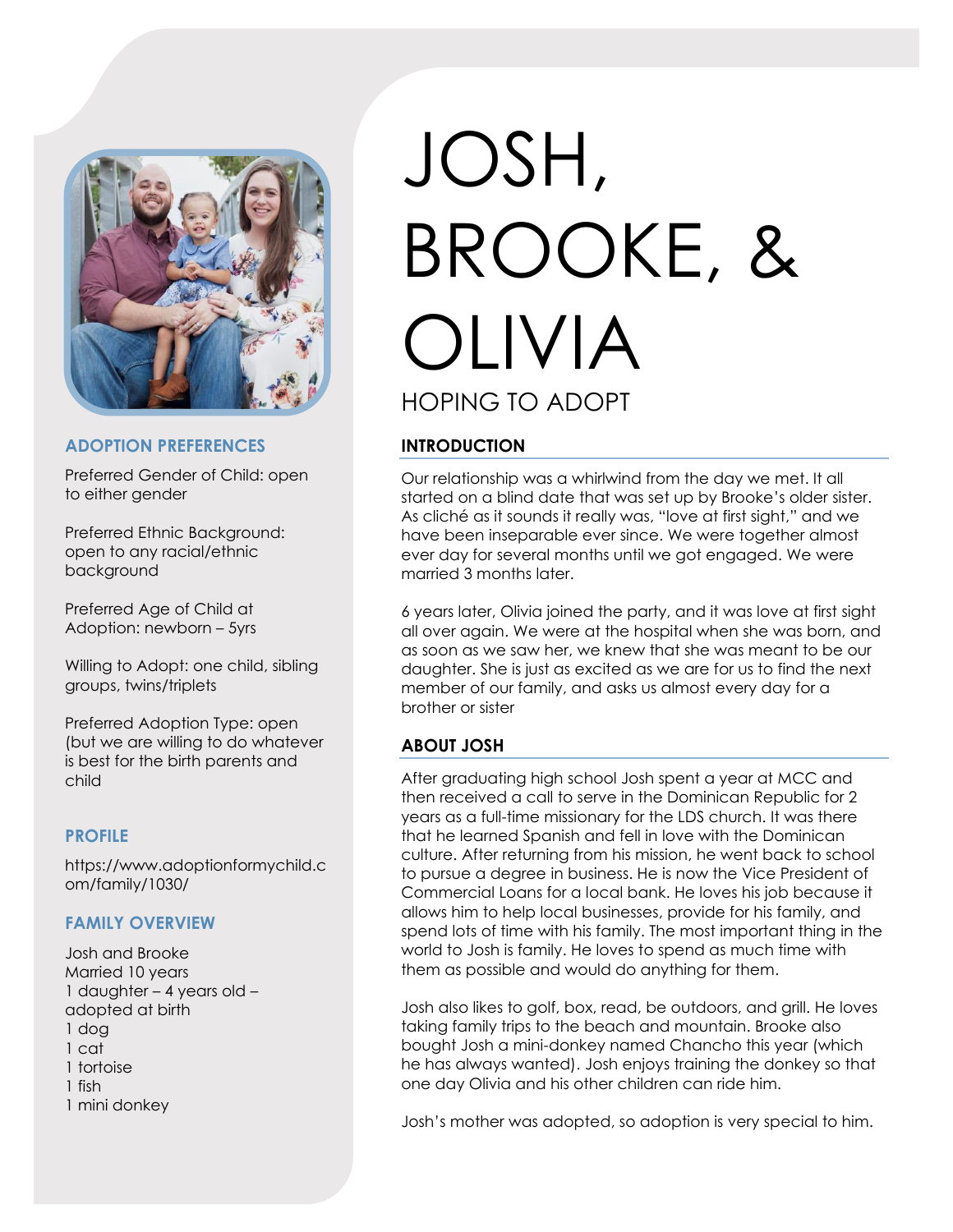

Olivia at the Beach - 2021



Josh & Olivia Driving a Boat



Olivia's First Snowman!

## **ABOUT BROOKE**

Brooke was born and raised in Gilbert AZ. She was born the youngest of 5 children. Her favorite memories growing up were taking car trips with her family to visit other family members in different states. It was on these trips that she learned to love history and nature. They would stop at every historical point along the way, while her mom would pull the car over and take pictures of the family in beautiful fields of wild flowers. Brooke loves to take pictures of one of her favorite things, nature. After adopting Oliva, Brooke was able to stop working full-time to stay home and take care of Olivia. Everyone that meets Brooke instantly loves her, she is a peacemaker and is able to brighten up anyone's day.

Brooke's hobbies include going on nature walks with Josh & Olivia, serving other people, baking sour dough bread, and playing games with her family. She also loves plants and animals.

Brooke has 4 adopted siblings, which has given her an excellent insight into adoption, and helped her develop a deep love for it.

## **ABOUT OLIVIA**

Olivia turned 4 years old earlier this year. She is such a special little girl, and instantly makes friends with everyone she meets. Olivia is in preschool, and loves going to class so she can learn and see her teacher and friends. She is also in karate class and loves practicing her moves. Earlier this year Olivia conquered her fear of swimming and now it's almost impossible to get her out of the pool. Right now her favorite things include dinosaurs, karate, animals, and coloring.

Her and Josh are best buddies, and love to play together. As soon as he walks in the door from work she runs and gives him a hug and then they are instantly on the ground playing with toys and laughing together. Olivia and Brooke love to spend the day together and are often found reading books, coloring, or exploring.

Our adoption with Olivia is an open adoption. We have good relationships with Olivia's birth mother and birth father and regularly speak to them both. We believe that while the child is younger it is important to have whatever level of openness the birth parents want to have, and then when then child is older, they can choose for themselves.